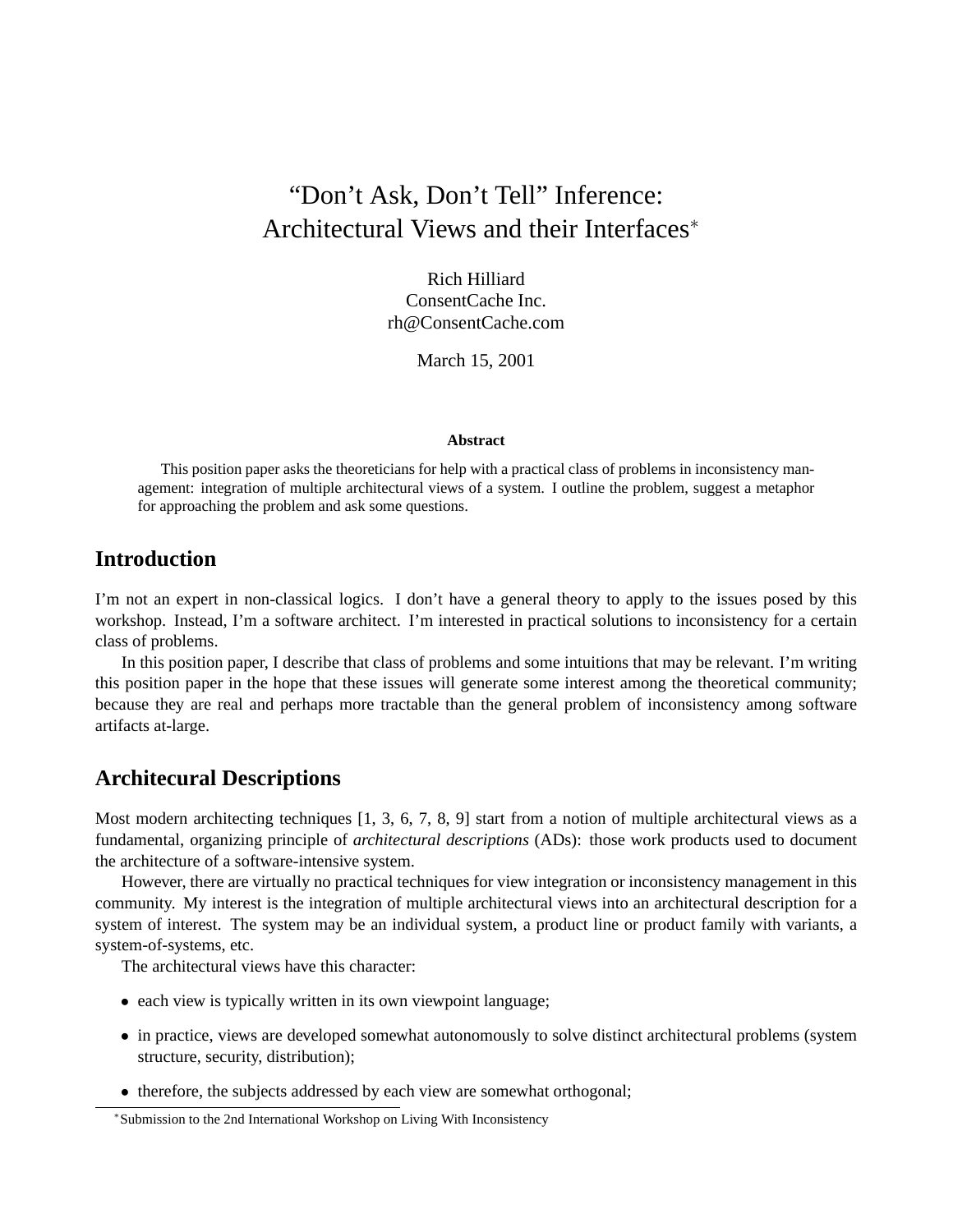• architectural views are "contemporaneous" (or horizontal): issues of vertical refinement do not arise (until later).

**Note:** I use the terminology of IEEE 1471, which distinguishes views and viewpoints roughly as follows (cf. [10]):

*view : viewpoint :: object : type*

### **Views as Modules**

The character of the views as described above, makes the metaphor of *Views as modules* attractive [4, 5]:

*views : architectural description :: modules : program*

Modules have these characteristics: (**i**) they facilitate separation of concerns; (**ii**) they promote encapsulation; and (**iii**) module integration can be defined in terms of modules' interfaces. These notions date back at least to Parnas [11]. The metaphor suggests these ideas: that views, like modules, address separate concerns; that to the extent that views can be non-interfering, those views "encapsulate" concerns; and that if we had some notion of "view interface," it may be useful to talk about view integration via interfaces.

Pursuing the metaphor further, we might characterise interfaces in terms of the resources they provide and require from other views: a **provides** interface exports viewpoint elements to be used by other views. A **requires** interface identifies "formal parameters" of the view which must be supplied by another view. In the example, the Capability View provides components and connectors. The Commerce View requires that actors and values be instantiated from outside the view, etc.



# **Questions for the Workshop**

Here are some questions the *Views as modules* metaphor suggests:

- What criteria can be used to maximise the independence of views? Of viewpoint languages?
- Are there logics that can underwrite an open-ended set of viewpoint languages to facilitate reasoning about the resulting views?